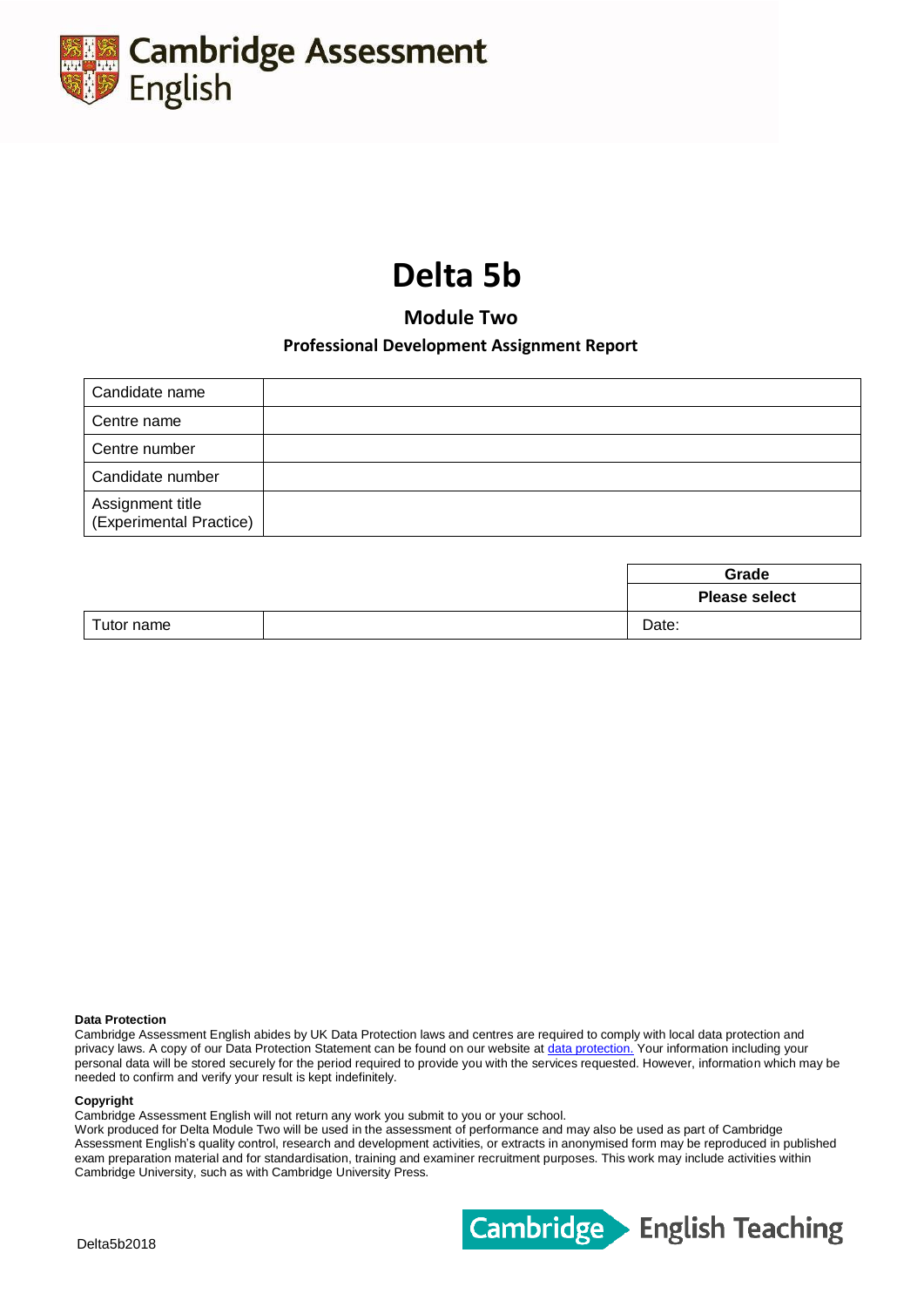# **Assessment Criteria – Professional Development Assignment: Reflection and Action**

## **Successful candidates must:**

- 1 present an assignment which:
	- a) is written in language which is clear, accurate, easy to follow and does not impose a strain on the reader
	- b) is cohesive and clearly ordered and in which component parts of the assignment are relevant to the topic
	- c) uses appropriate terminology accurately
	- d) refers to and references key sources
	- e) contains a bibliography of key sources consulted
	- f) follows widely accepted referencing conventions
	- g) respects the word limits of individual stages of the assignment and states the number of words used

### **Tutor comment and feedback**

- 2 focus on the topic of the assignment by:
	- a) selecting some key strengths and weaknesses in their teaching practices and providing a rationale for their selection
	- b) selecting approaches/procedures/techniques/materials to use to address the issues identified in 2a above
	- c) critically evaluating the effectiveness of the selected approaches/procedures/techniques/materials
	- d) critically evaluating the effectiveness of methods and/or documents they have selected to gather data to allow them to focus on their teaching practices
	- e) providing an appropriate action plan to promote their professional development
	- f) critically reflecting on their teaching practices and beliefs during the course of this assignment

| <b>Tutor comment and feedback</b> |  |
|-----------------------------------|--|
| Stage 1                           |  |
| Stage 2                           |  |
| Stage 3                           |  |
| Stage 4                           |  |